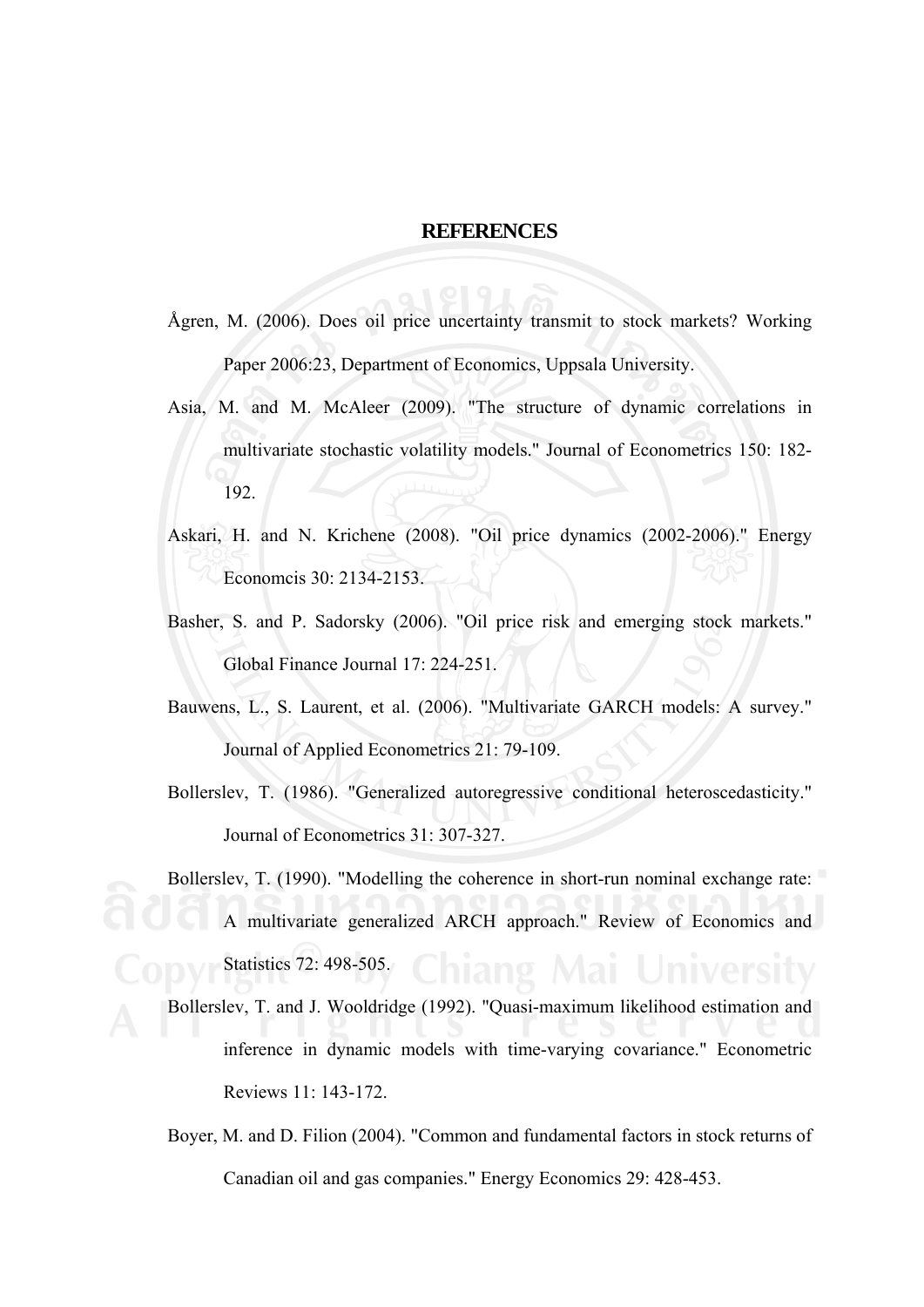- Caporin, M. and M. McAleer (2009). Do we really need both BEKK and DCC? A tale of two covariance models. CIRFE-F-638, Faculty of Economics, University of Tokyo.
- Cappiello, L., R. Engle, et al. (2006). "Asymmetric dynamics in the correlations of global equity and bond returns." Journal of Financial Econometrics 4: 537- 572.
- Chan, F., C. Lim, et al. (2003). "Modelling multivariate international tourism demand and volatility." Toursim Management 26: 459-471.
- Cologni, A. and M. Manera (2008). "Oil prices, inflation and interest rates in a structural cointegrated VAR model for the G-7 countries." Energy Economics 38: 856–888.
- Cunado, J. and F. Perez de Garcia (2005). "Oil prices, economic activity and inflation: evidence for some Asian countries." Quarterly Review of Economics and Finance 45(1): 65–83.
- da Veiga, B., F. Chan, et al. (2008). "Modelling the volatility transmission and conditional correlations between A and B shares in forecasting value-at-risk." Mathematics and Computers in Simulation 78: 155–171.
- De Santis, G. and B. Gerard (1997). "International asset pricing and portfolio diversification with time-varying risk." Journal of Finance 52: 1881-1912.
- Dickey, D. and W. Fuller (1979). "Distribution of the estimators for autoregressive time series with a unit root." Journal of the American Statistical Association 74: 427–431.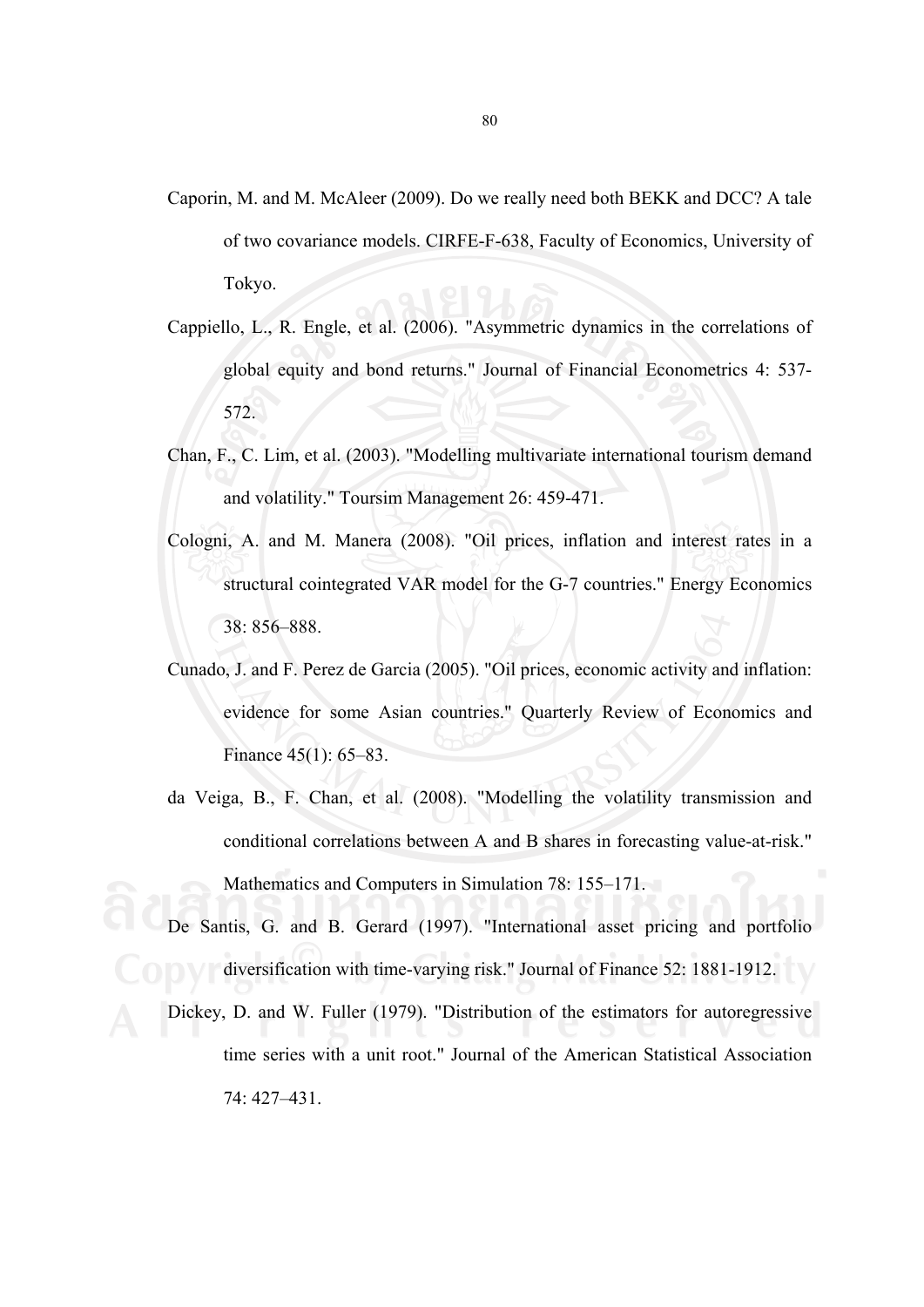- El-Sharif, I., D. Brown, et al. (2005). "Evidence on the nature and extent of the relationship between oil prices and equity values in the UK." Energy Economics 27: 819-830.
- Engle, R. (1982). "Autoregressive conditional heteroscedasticity with estimates of the variance of UK inflation." Econometrica 50: 987-1007.
- Engle, R. F. (2002). "Dynamic conditional correlation: A simple class of multivariate generalized autoregressive conditional heteroskedasticity models." Journal of Business and Economic Statistics 20: 339-350.
- Faff, R. and T. Brailsford (1999). "Oil price risk and the Australian stock market." Journal of Energy Finance and Development 4: 69-87.
- Fong, W. M. and K. S. See (2002). "A markov switching model of the conditional volatility of crude oil futures prices." Energy Economics 24: 71-95.
- Glosten, L., R. Jagannathan, et al. (1993). "On the relation between the expected value and volatility and of the nominal excess returns on stocks." Journal of Finance 48: 1779-1801.
- Guo, H. and K. Kliesen (2005). "Oil price volatility and U.S. macroeconomics activity." Federal Reserve Bank of St. Louis Review 87: 669-683.
- Hammoudeh, S. and E. Aleisa (2004). "Dynamic relationships among GCC stock markets and WTI oil futures." Contemporary Economics Policy 22: 250-269.
- Hammoudeh, S. and E. Aleisa (2002). "Relationship between spot/futures price of crude oil and equity indices for oil-producing economies and oil-related industries." Arab Economic Journal 11: 37-62.
- Hammoudeh, S. and E. Aleisa (2004). "Dynamic relationships among GCC stock markets and WTI oil futures." Contemporary Economics Policy 22: 250-269.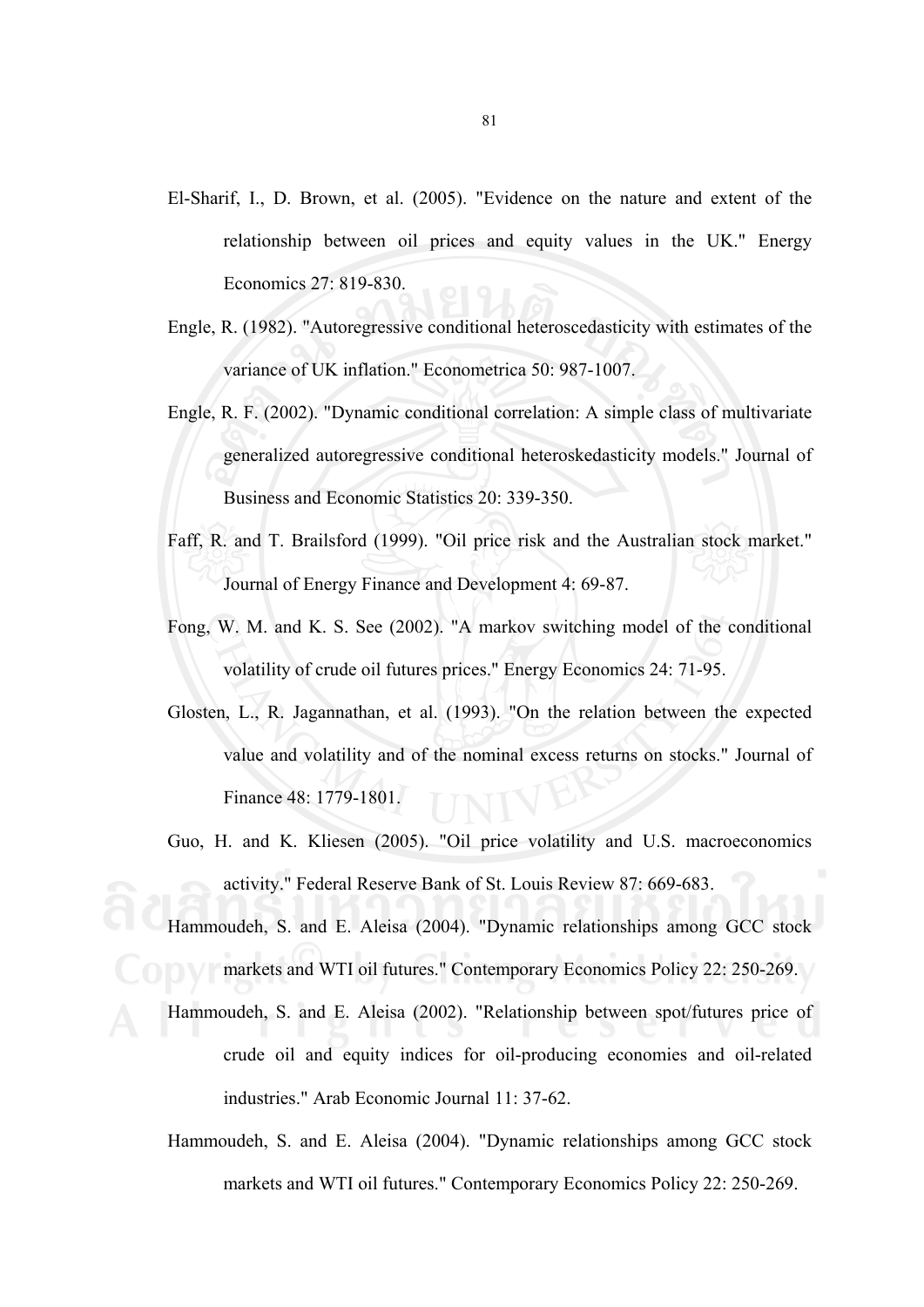- Henriques, I. and P. Sadorsky (2008). "Oil prices and the stock prices of alternative energy companies." Energy Economics 30: 998–1010.
- Hooker, M. (2002). "Are oil shocks inflationary? Asymmetric and nonlinear specifications versus changes in regime." Journal of Money, Credit and Banking 34: 540–561.
- Hunter, D. and D. Simon (2005). "A conditional assessment of the relationships between the major world bond markets." European Financial Management 11: 463-482.
- Jimenez-Rodriguez, R. and M. Sanchez (2005). "Oil price shocks and real GDP growth: Empirical evidence for some OECD countries." Applied Economics 37: 201–228.
- Jones, C. and G. Kaul (1996). "Oil and the stock markets." Journal of Finance 51: 463-491.
- Kilian, L. (2008). "A comparison of the effects of exogenous oil supply shocks on output and inflation in the G7 countries." Journal of the European Economic Association 6: 78–121.
- Lansa, A., M. Manera, et al. (2006). "Modeling dynamic conditional correlations in WTI oil forward and future returns." Finance Research Letters 3: 114-132.
- Lee, B., K. Lee, et al. (2001). "Monetary policy, oil price shocks, and the Japanese economy." Japan and the World Economy 13: 321–349.
- Lee, S. and B. Hansen (1994). "Asymptotic theory for the GARCH(1,1) quasimaximum likelihood estimator." Econometric Theory 10: 29-52.
- Lee, T. K. and J. Zyren (2007). "Volatility relationship between crude oil and petroleum products." Atlantic Economic Journal 35: 97-112.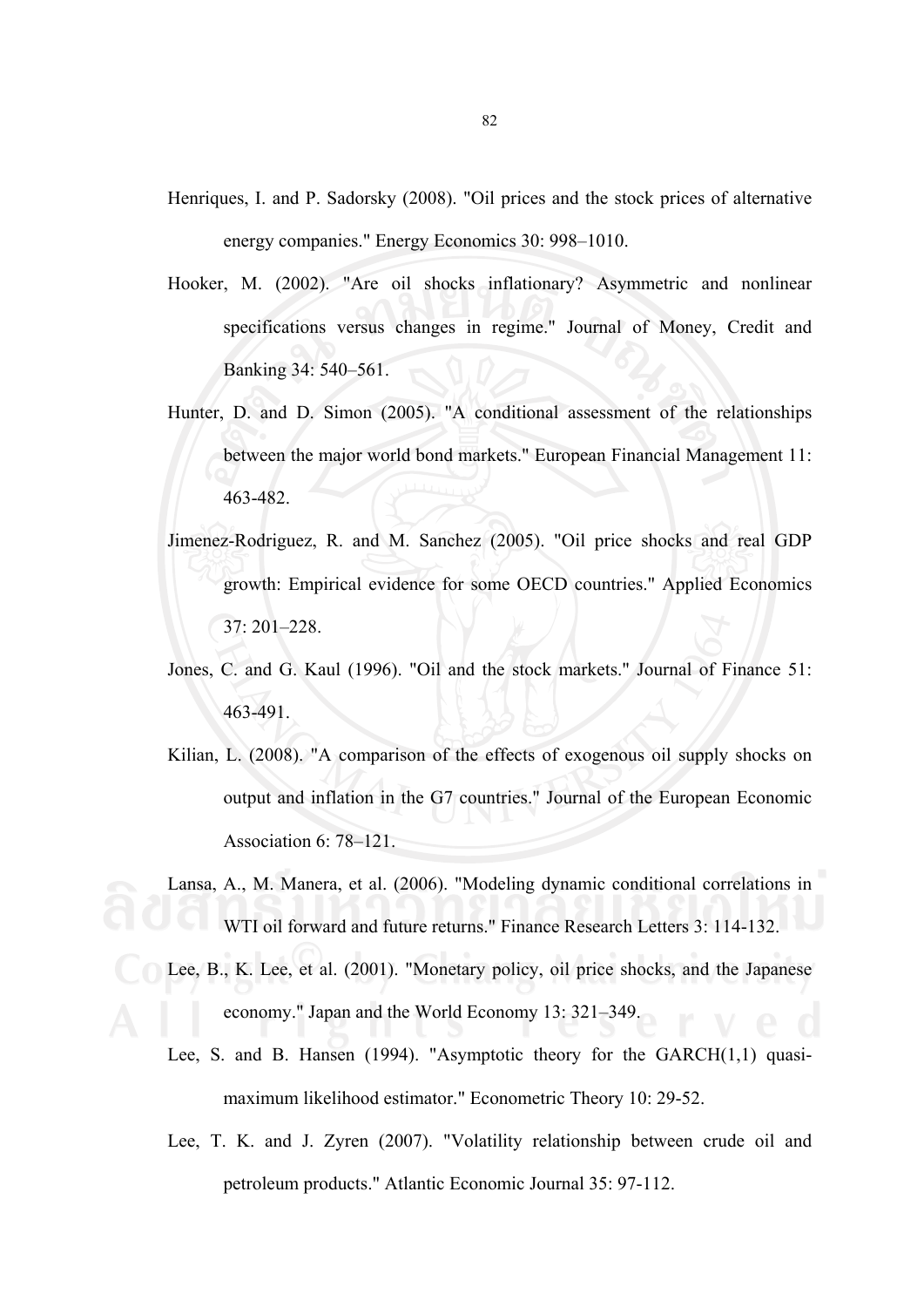- Li, W., S. Ling, et al. (2002). "Recent theoretical results for time series models with GARCH errors." Journal of Economic Survey 16: 245-269.
- Lin, S. X. and M. N. Tamvakis (2001). "Spillover effects in energy futures markets." Energy Economics 23: 43-56.
- Ling, S. and M. McAleer (2002a). "Stationary and the existence of moments of a family of GARCH processes." Journal of Econometrics 10: 505-531.
- Ling, S. and M. McAleer (2002b). "Necessary and sufficient moment conditions for the GARCH(r,s) and asymmetric power GARCH(r,s) models." Econometric Theory 19: 278-308.
- Ling, S. and M. McAleer (2003). "Asymptotic theory for a vector ARMA-GARCH model." Econometric Theory 19: 278-308.
- Longin, F. and B. Solnik (2001). "Extreme correlation of international equity markets." Journal of Finance 52(2): 649-676.
- MacKinnon, J. (1991). Critical values for cointegration tests. Long-run Economic Relationships: Readings in Cointegration. R. F. Engle and C. W. J. Granger. Oxford, Oxford University Press.
- MacKinnon, J. (1996). "Numerical distribution functions for unit root and cointegration tests." Journal of Applied Econometrics 11: 601-618.
- Maghyereh, A. (2004). "Oil price shocks and emerging stock markets: A generalized VAR approach." International Journal of Applied Econometrics and Quantitative Studies 1: 27-40.
- Manera, M., M. McAleer, et al. (2006). "Modelling time-varying conditional correlations in the volatility of Tapis oil spot and future returns." Applied Financial Economics 16: 523-533.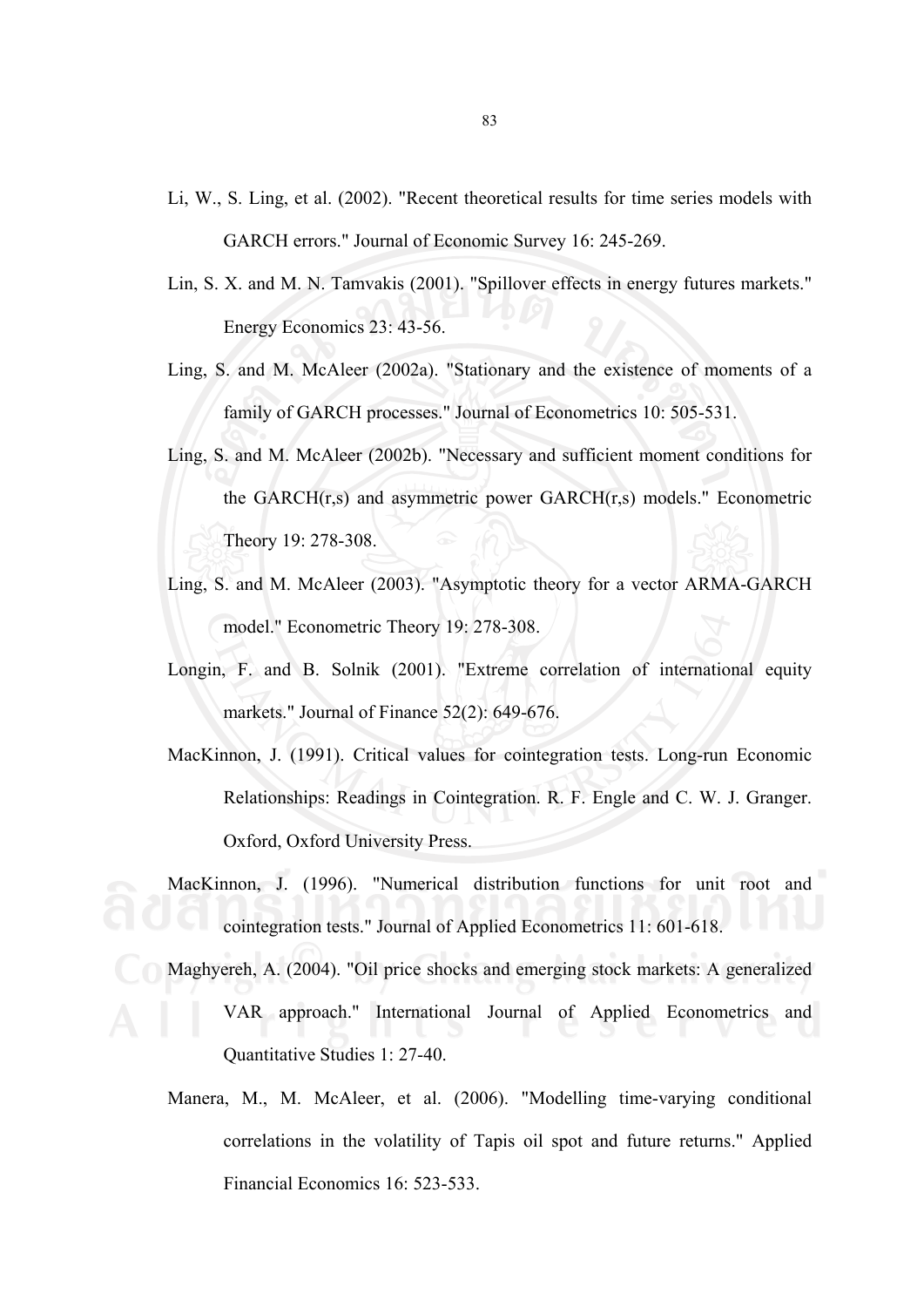- McAleer, M. (2005). "Automated inference and learning in modeling financial volatility." Econometric Theory 21: 232-261.
- McAleer, M., F. Chan, et al. (2007). "An econometric analysis of asymmetric volatility: Theory and application to patents." Journal of Econometrics 139: 259-284.
- McAleer, M., F. Chan, et al. (2008). "Generalized autoregressive conditional correlation." Econometric Theory 24: 1554-1583.
- McAleer, M., F. Chan, et al. (2007). "An econometric analysis of asymmetric volatility: Theory and application to patents." Journal of Econometrics 139: 259-284.
- McAleer, M., S. Hoti, et al. (2009). "Structure and asymptotic theory for multivariate asymmetric conditional volatility." Econometric Reviews 28: 422-440.
- Milunovich, G. and S. Thorp (2006). "Valuing volatility spillover." Global Finance Journal 17: 1-22.
- Mork, K. (1994). "Business cycles and the oil market (special issue)." Energy Journal 15(special issue): 15-38.
- Nandha, M. and R. Faff (2008). "Does oil move equity prices? A global view." Energy Economics 30: 986–997.
- Narayan, P. K. and S. Narayan (2007). "Modelling oil price volatility." Energy policy 35: 6549-6553.
- Nelson, D. (1991). "Conditional heteroscedasticity in asset returns: A new approach." Econometrica 59: 347-370.
- Park, J. and R. Ratti (2008). "Oil price shocks and stock markets in the U.S. and 13 European countries." Energy Economics 30: 2587–2608.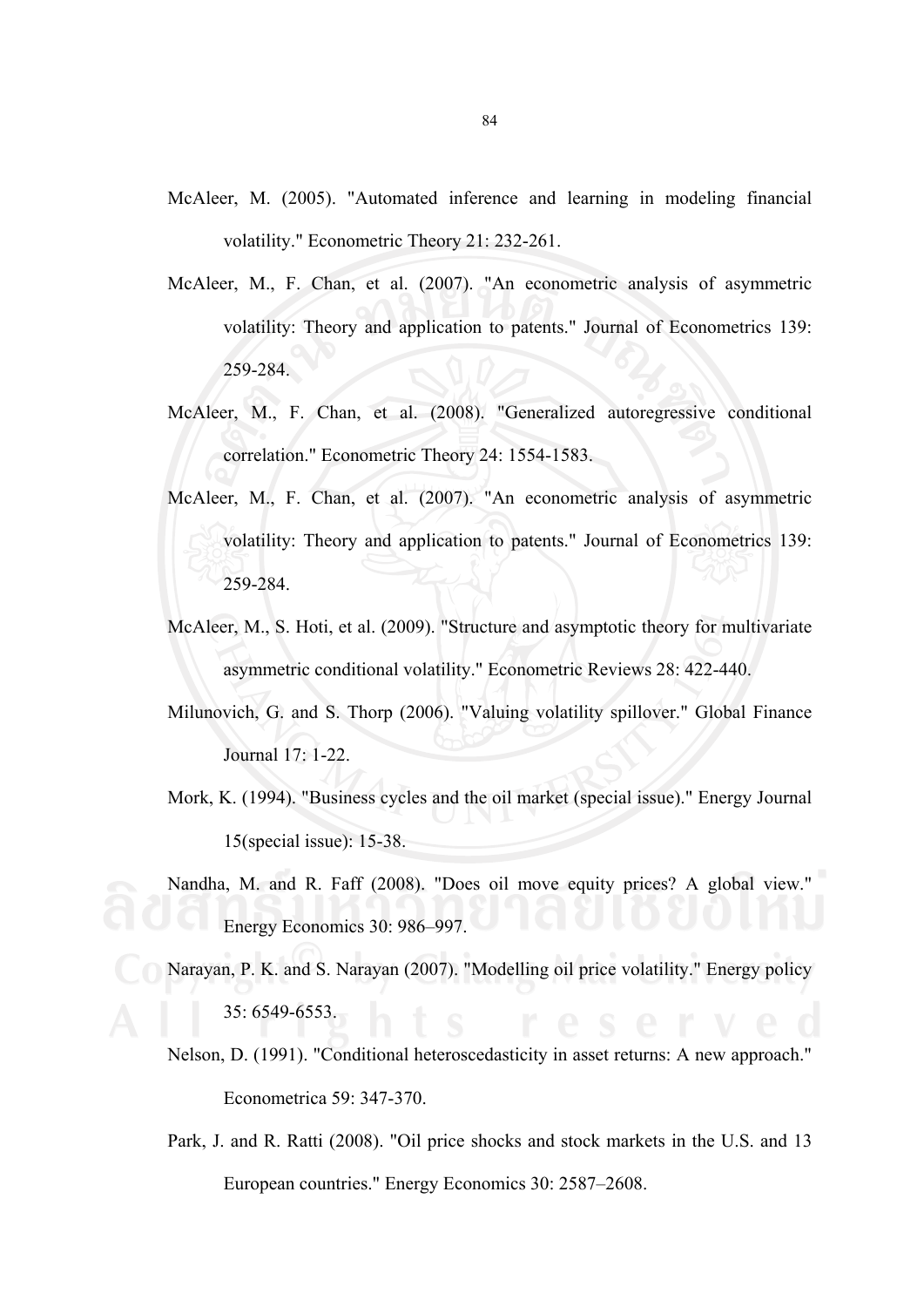- Phillips, P. and P. Perron (1988). "Testing for a unit root in time series regression." Biometrika 75: 335–346.
- Poon, S. and C. Granger (2003). "Forecasting volatility in financial markets: A review." Journal of Economics Literature XLI: 478-539.
- Sadorsky, P. (1999). "Oil price shocks and stock market activity." Energy Economics 21: 449-469.
- Sadorsky, P. (2001). "Risk factors in stock returns of Canadian oil and gas companies." Energy Economics 23: 17-28.
- Sadorsky, P. (2004). Stock markets and energy prices. Encyclopedia of Energy. C. J. Cleveland. New York, Elsevier. 5: 707−717.
- Sadorsky, P. (2006). "Modeling and forecasting petroleum futures volatility." Energy Economics 28: 467-488.
- Sadorsky, P. (2008). "Assessing the impact of oil prices on firms of different sizes: Its tough being in the middle." Energy Policy 36: 3854–3861.
- Sola, M., F. Spagnolo, et al. (2002). "A test for volatility spillovers." Economics Letters 76: 77-84.
- Solnik, B., C. Boucrelle, et al. (1996). "International market correlation and volatility." Financial Analysts Journal 52: 17-34.
- Tansuchat, R., C. Chang, et al. (2009). Modelling Conditional Correlations in Crude Oil Returns. The 2nd Conference of the Thailand Econometric Society, Chiang Mai, Thailand.
- Tansuchat, R., M. McAleer, et al. (2009). Modelling Spillover Effects and Forecasting Volatility in Crude Oil Spot, Forward and Futures Markets. The 2nd Conference of the Thailand Econometric Society, Chiang Mai, Thailand.